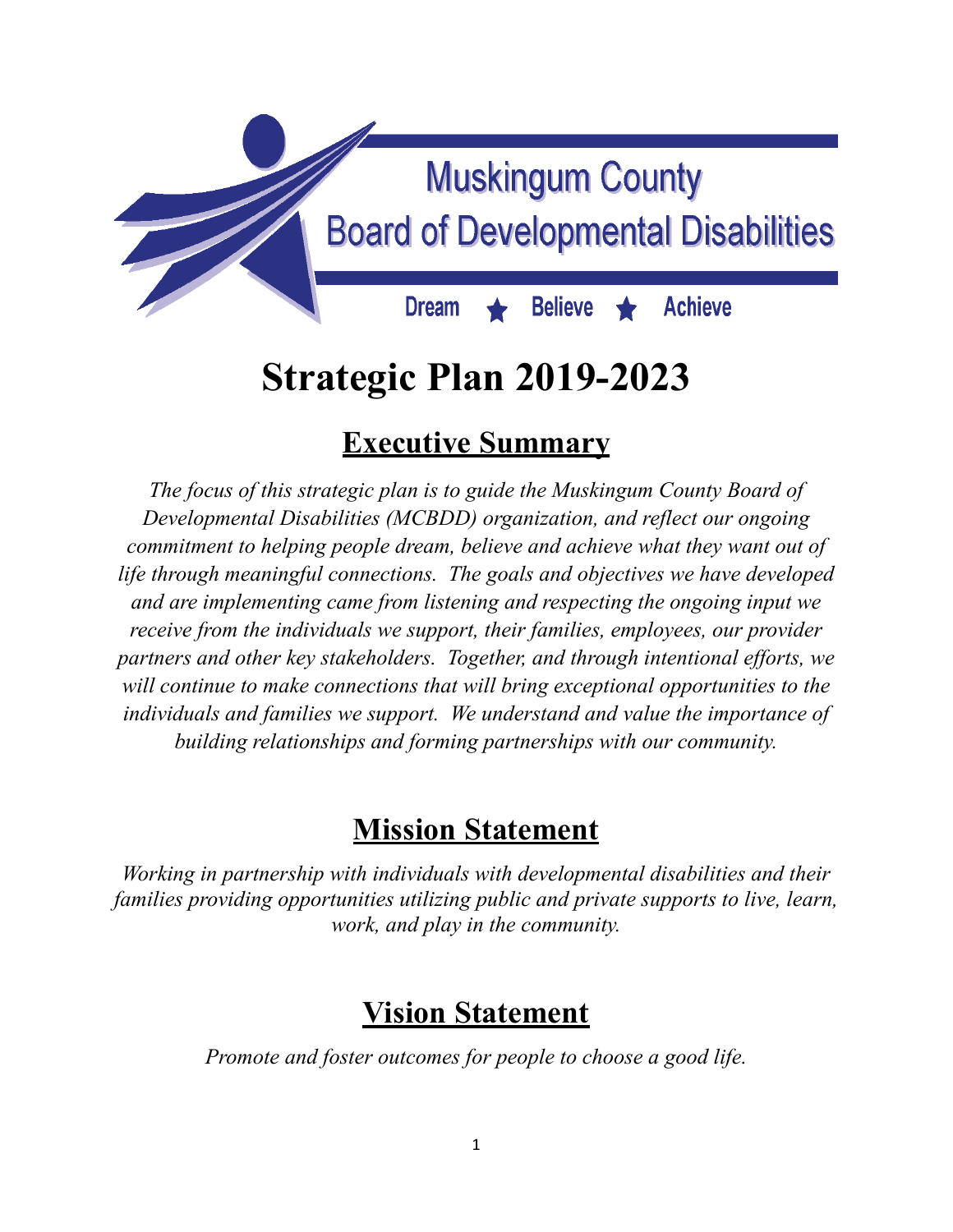# **The Board's Funding Priorities**

As long as resources are available, the following are the Board's priorities for funding consistent with the requirements of Ohio Administrative Code (OAC) 5123-4-01.

# 1. **Services to young children from birth to age six.**

Special Instruction provided by a Developmental Specialist certified by MCBDD meeting the requirements of 5123:2-5-05 that are interest and strength based, using Play and Language for Autistic Youngsters (PLAY) Project and Sheldon and Rush evidenced based practices that are delivered in natural environments.

# 2. **Services to school age children.**

MCBDD will provide Preschool and School-Age education at the Starlight School. MCBDD is interested in expansion of at least 1 school-age and one preschool classroom during the 2022-2023 school year.

# 3. **Medicaid Waiver Match.**

Medicaid is leveraged to secure federal funds that pay approximately 63.04% of the cost of transportation, adult services, residential supports and other services available through enrollment on the Level One, Individual Options, and SELF waivers. The amount of money determined by MCBDD to be available for a waiver match will dictate the number of waiver slots MCBDD applies for in each given year. MCBDD will not request waiver slots for which no source of match is identified and committed. All waiver enrollment will be based off the waiting list needs assessment which determines if a person has an immediate, current, or no need.

# 4**. Family Support Services/How May We Help You Funds.**

As described in MCBDDs Policy 4.06 Family Support Services and Policy 1.01How May We Help You, MCBDD makes an annual budgetary allocation to FAP/HMWHY. In 2020, the Board authorized an additional allocation of funds to assist with child-care during school closure related to COVID-19.

### 5**. Services that promote the transition of teenagers from school to adult life, including self- determination classes in public schools and life map exercises.**

# 6. **Supported Living.**

Services to individuals not eligible for Medicaid waiver services due to their assessed level of care or ineligibility for Medicaid. MCBDD will authorize an annual allocation for these services. When the allocation is exhausted, no additional services will be authorized without Board approval.

MCBDD will support an increase in licensed capacity for any existing licensed providers in Muskingum County in the event of an emergency for only a specified length of time (not to exceed 60 days).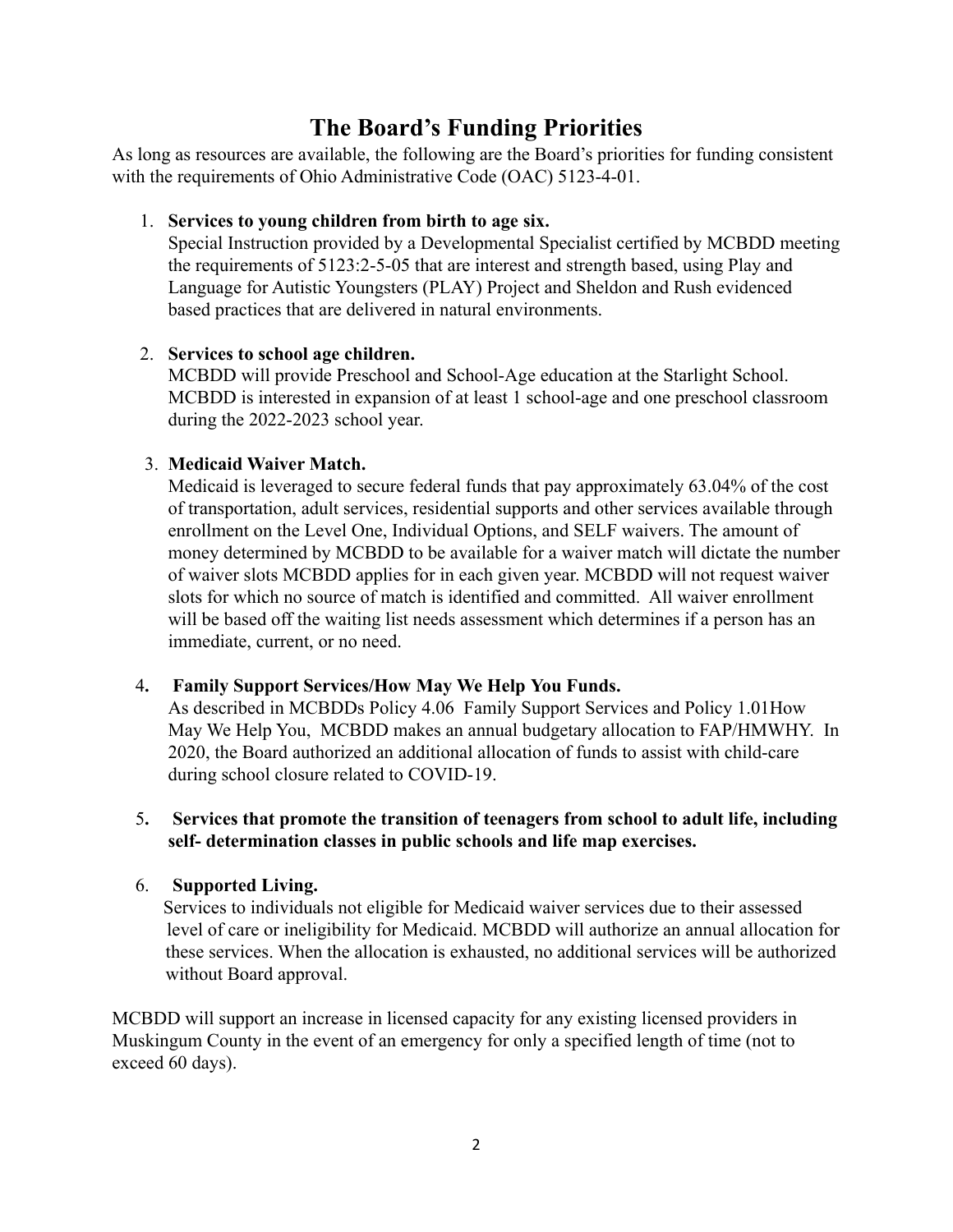# **Overview of Muskingum County Board of Developmental Disabilities (MCBDD) Services**

People with developmental disabilities and their families are the foundation of our work. We believe all people can live, learn, work and play in the same ways and in the same places as others.

The MCBDD provides a number of different services to support individuals with developmental disabilities throughout their entire lifespan.



#### **Service and Support Administration (SSA) & Community Support**:

The role of the MCBDD SSA & Community Support Team and its contracted providers is to promote and support partnerships with individuals with developmental disabilities and their families within the community. Children and adults with developmental disabilities can make meaningful contributions to the world around them. This team works in partnership with individuals, families, providers, and all other community members and resources to ensure people are achieving a quality of life in which they define for themselves. Everyone should be afforded opportunities to choose their journey through life. We listen, learn, and provide supports along the way when the person needs or wants it. This department supports individuals in determining and pursuing meaningful outcomes by providing coordination across all areas of life and across all systems. Primary functions include eligibility determinations, service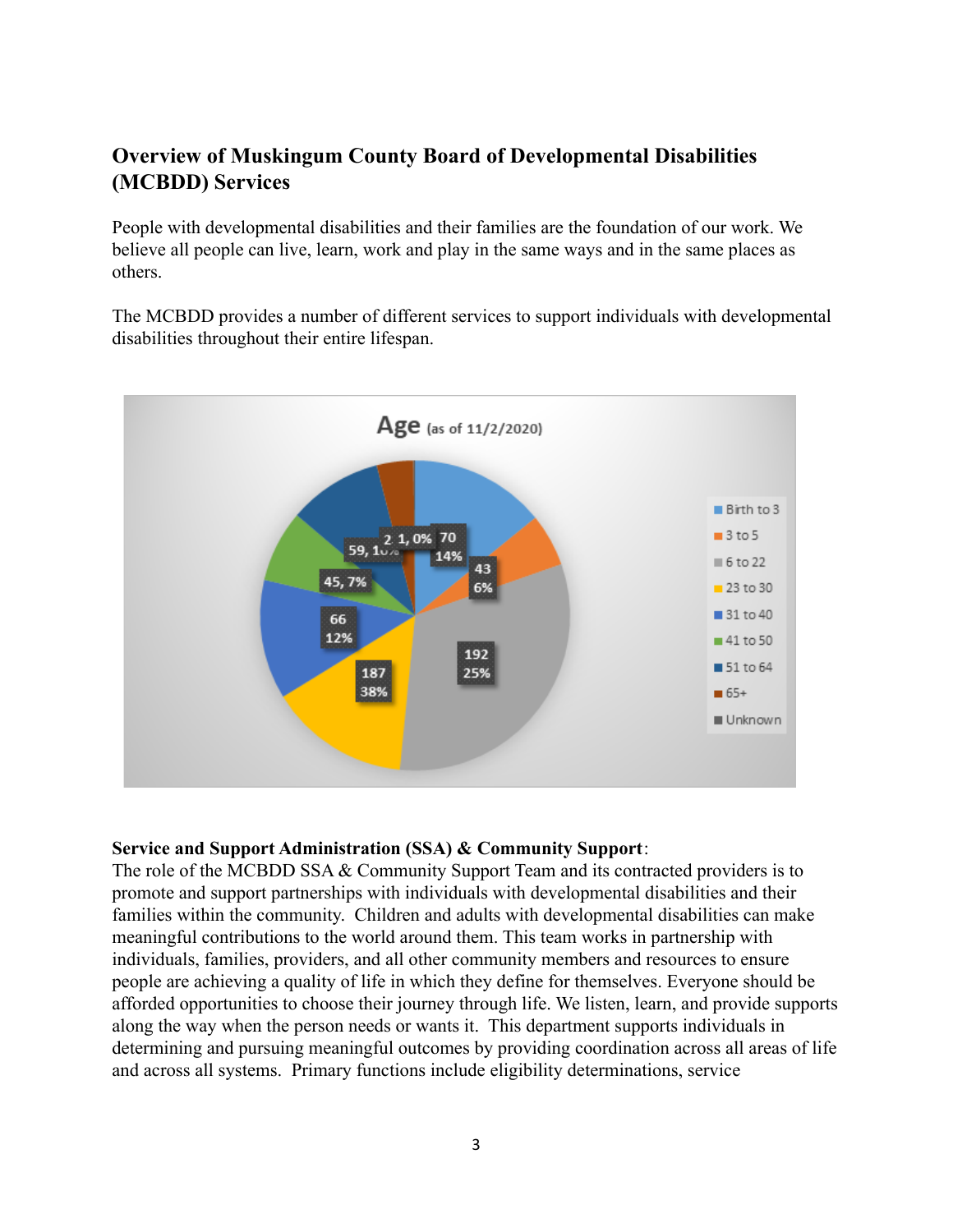coordination, conducting assessments, developing a Person-Centered Service Plan, assistance with selecting service providers, monitoring, and crisis-intervention.

#### **Early Intervention (EI) & Play and Language for Autistic Youngsters (PLAY):**

Early Intervention provides the services and support to babies and young children less than three years of age with developmental delays and disabilities and their families. Children enrolled in the PLAY Project may continue to receive services through the age of five. These supports may include speech therapy, physical therapy, occupational therapy and other types of services based on the individual needs of the child and family. Early Intervention plays a significant impact on a child's ability to learn new skills and overcome challenges and can increase success in school and throughout their life. The program is a comprehensive, collaborative, coordinated and family-centered system designed to help each family learn to enhance the child's development in their natural environment. The Early Intervention Team provides on-going assessments, activity planning and therapeutic follow-through in the home setting or other settings as requested by parents/guardians. Financial support is available for specialized consultative services and support equipment.

#### **Starlight Pre-School:**

Pre-school is an integrated program serving children three through five years of age. Children in Muskingum County with identified developmental disabilities as well as typically developing peers (Partners) are enrolled together in the program. Each identified student enrolled has an individual education plan (IEP) designed to promote optimum growth in the areas of gross/fine motor skills, language, social, cognitive and self-help skills. The classroom teachers are licensed Intervention Specialists utilizing a curriculum that can be adjusted to the needs of each student. Children enrolled in Starlight's preschool program attend up to 4 full days a week. Adaptive physical education, speech and language therapy, physical therapy, occupational therapy and nursing services are available to meet the individual needs of the students. Parents are invited and encouraged to participate in activities throughout the school year. There are currently 26 children enrolled in preschool.

### **Starlight School:**

Starlight is an educational service provider for all local school districts in Muskingum County. The school is for children six through twenty-one years. Students are referred to Starlight School by their local districts following completion of an Evaluation Team Report (ETR). Individualized Education Plans (IEP) are written annually by an interdisciplinary team of professionals, based on the child's present levels of performance. Parents provide their vision for each child's future which assists the team in goal planning. The focus is on building skills in the areas of functional academics, prevocational, socialization, daily living skills, adaptive physical education, communication, fine/gross motor, and recreation/leisure. Classes are provided for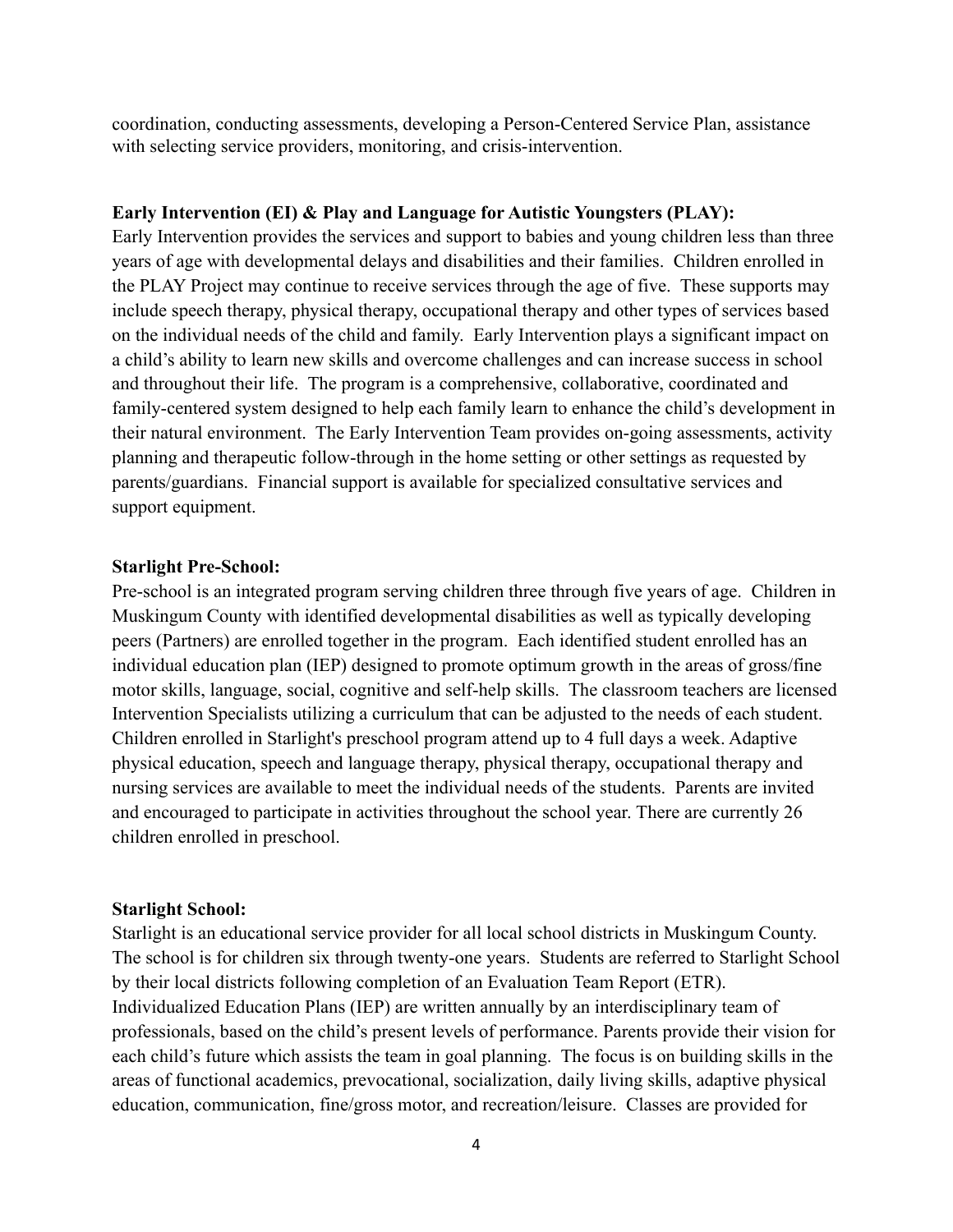children who meet the eligibility requirements for students with multiple disabilities in accordance with the Individuals with Disabilities Education Act (IDEA) assuring that all students receive a free and appropriate public education (FAPE). Student enrollment at Starlight is determined by the IEP team, which includes the parents and the local school district. Together, the team determines the least restrictive environment from a continuum of options. Related services, such as physical and occupational therapy, speech and language therapy, adaptive physical education, nursing services, and vocational training are available to meet individual needs of students. Beginning at age 14, the IEP will include transition planning to assist each student to learn skills they will need to live, work, and recreate in his or her community after graduation. Currently, there are 39 school age students enrolled at Starlight school.

#### **Community Employment Services**

Ohio Executive Order 2012-05K states in part: "Community employment shall be the priority and the preferred outcome for working-age Ohioans with disabilities." This Employment First mandate requires schools and county boards to work together to ensure all individuals have an option to be employed in a job of their choosing in the community. The Muskingum County Board of Developmental Disabilities has a long history of supporting people to explore work options and gain meaningful employment. The Employment Navigation Department works with various vendors, and schools, as well as Opportunities for Ohioans with Disabilities (OOD) to help people decide what they want to try or do for employment. They look at the person's strengths, gifts, and talents along with accommodation and support needs. Ultimately, if a person we provide support to is interested in employment we will help provide them with the tools they need to be successful as well as a commitment to help the person on the path to employment during all stages of this process including follow along and transportation once the person is employed.

| <b>Service</b>              | Total<br>2016 | Total<br>2017 | Total<br>2018 | Total<br>2019 | Total<br>2020 | Total<br>2021 |
|-----------------------------|---------------|---------------|---------------|---------------|---------------|---------------|
| Persons Served Total        | 461           | 458           | 461           | 503           | 490           | 601           |
| <b>SSA</b>                  | 266           | 290           | 322           | 314           | 306           | 516           |
| Early Intervention          | 60            | 77            | 79            | 85            | 73            | 144           |
| Early Intervention          |               | 181           | 163           | 145           | 123           | 105           |
| Evaluations                 |               |               |               |               |               |               |
| <b>Starlight Pre-School</b> | 32            | 24            | 34            | 49            | 33            | 26            |
| <b>Starlight School</b>     | 45            | 45            | 43            | 46            | 41            | 39            |
| <b>Employment Services</b>  | 53            | 83            | 82            | 73            | 67            | 129           |

#### **2021 numbers as of October 1, 2021**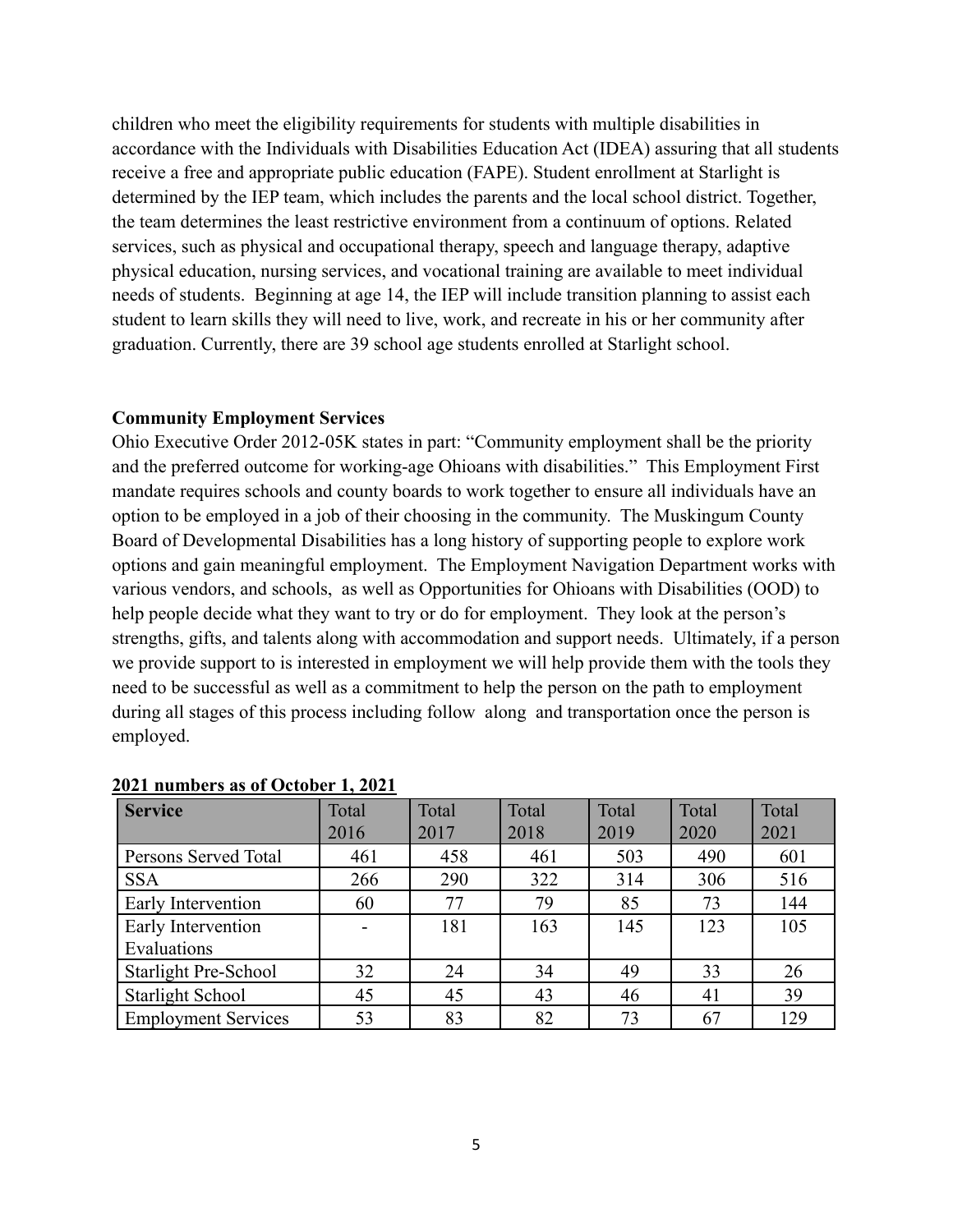### **Programs and services offered by Muskingum County Board of Developmental Disabilities**

### **Family Assistance Program (FAP)**

The Family Assistance Program is a locally funded program that provides reimbursement to families with a child or adult who has a developmental disability and living in the family home. The program covers services for respite care (in and out of the home), family counseling, education and training, special diets, and/or the purchase of special equipment or home modifications. The family member in the home who is disabled must meet certain state eligibility criteria. The Muskingum County Board of Developmental Disabilities will begin administering the Family Assistance Program within the program and it is our goal to streamline the overall process and procedure for families.

# **Community Connections / FANS**

We believe that life is better when people help and support each other in the community. We have created a network of people who have committed to enhancing the lives of people with developmental disabilities who live and work in Muskingum County. This network of people we like to refer to them as FANS (Friends, Allies & Neighbors). They most certainly like to have fun through a variety of activities such as game night, sports, picnics, volunteering, joining clubs just to name a few. However, there is another side to it and is equally important. The other side of this network is to help others in need. When a person or a family are in need of something a request can be made to the FANS Network and they will reach out to the community and find ways to help. Needs have ranged from clothes, food, furniture, equipment, medical supplies to even baby formula. The FANS Network is making a positive impact in Muskingum County.

### **Residential Services**

Residential services are increasingly necessary for individuals served by Muskingum County Board of Developmental Disabilities. These services include: Supported Living and Medicaid Home and Community Based Services (i.e. Individual Options Waiver, Self-Empowered Life Funding Waiver and the Level-1 Waiver) in congregate settings, in home supports, and semi-independent supports, home modifications and adaptive equipment, short-term and long-term emergency services. These services are provided by qualified, independent and agency providers, certified by the Ohio Department of Developmental Disabilities. The services provided are based on waiting list rules and needs of the individual.

### **Transportation**

This program includes a fleet of eleven school buses, one transit bus, one van, and two pick-up trucks that are used to provide transportation to and from programs and activities. Services include the maintenance and security of the facilities and property at the Administration Building (Hub), Community Services & Service Administration, Starlight School, and Bus garage. We are planning to purchase one school bus and one SUV.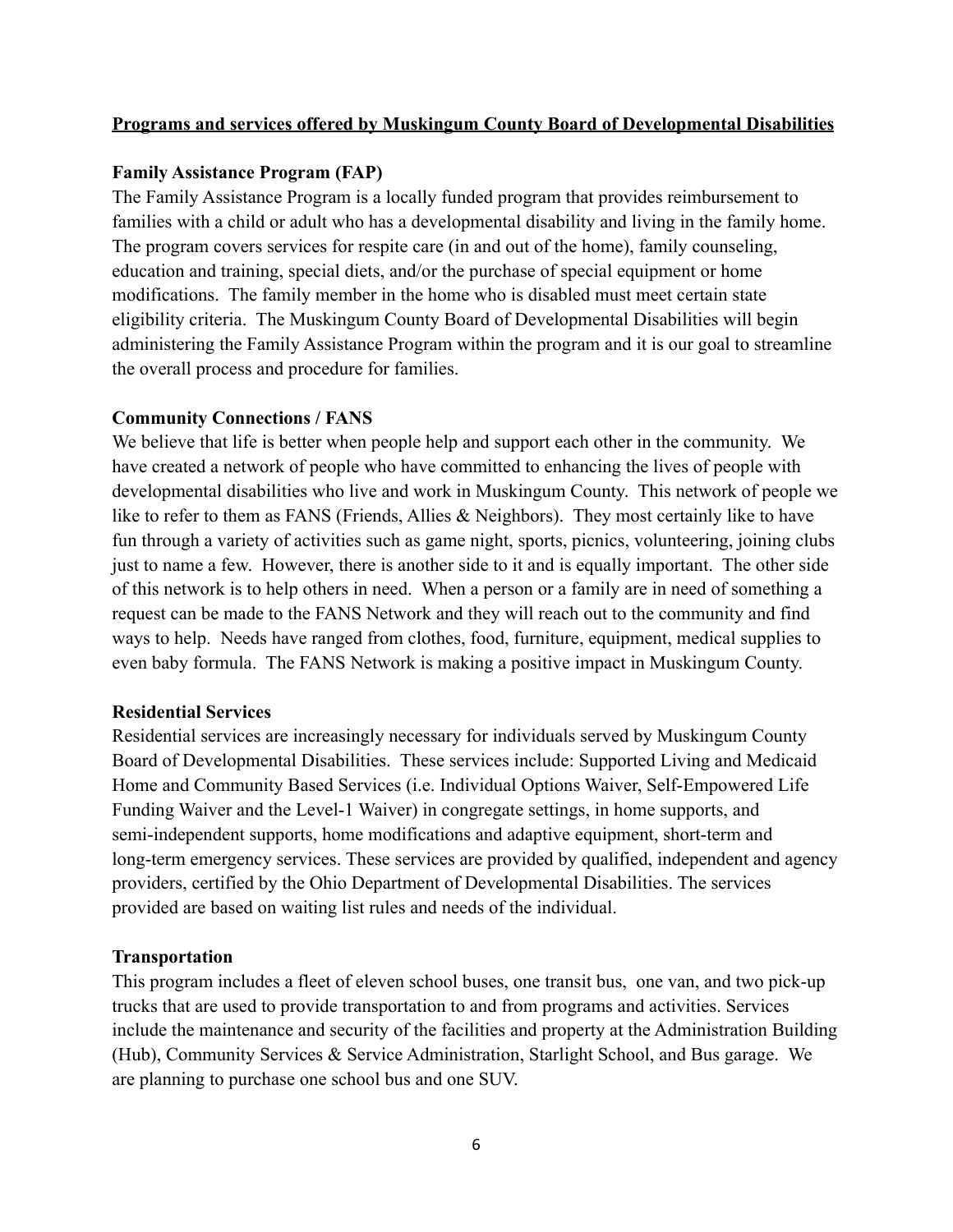# **Capital Housing**

The County Board works in collaboration with ONI to provide affordable and safe housing to individuals with developmental disabilities. Money was made available from the Department of DD, Capital Housing program, to pay a percentage of the cost of a home. To date the Housing Corporation owns six homes in Muskingum County, purchased with Capital Housing dollars. These homes have been purchased based on the needs and are currently housing to individuals with developmental disabilities. Over the years there has been Capital Housing dollars made available to make improvements and accessibility modifications. The County Board monitors the conditions of the homes, maintaining and making improvements as needed. We are planning to purchase a home in 2022.

# **Maintenance Services**

Maintenance services provide a responsive, cost effective and coordinated maintenance program for the County Board. Regular upkeep including periodic maintenance of equipment throughout the facilities, custodial work, grounds keeping and basic repairs are tended to by the custodial and maintenance staff. They are available whenever the program and/or facilities are open to attend to staff needs and problems that may arise. They also tend to tasks regularly when the program is not in operation in order to minimize any interference with program operation or to ready the facility for normal operations. In addition, after-hour emergencies at the facilities are generally fielded by maintenance staff.

# **Medicaid Waivers**

- The **Individual Options Waiver (IO Waiver)** is a Medicaid-funded waiver for people who have developmental disabilities. These individuals can use a Medicaid waiver to stay in their homes and get support, rather than live in an Intermediate Care Facility (ICF) for people who have developmental disabilities. The funding amount is determined by the individual's Ohio Developmental Disability Profile (ODDP).
- The **Level 1 Waiver** is also a Medicaid-funded waiver to enable persons served to live in their own homes rather than in an ICF. The funding cap is \$6750 annually. Additionally, the person is eligible for \$10,000 in funding over 3 years to be used alone or in combination for environmental accessibility adaptations, home-delivered meals, personal emergency response systems, remote monitoring, remote monitoring equipment, and specialized medical equipment and supplies. Also in accordance with rule 5123:2-9-27 of the Administrative Code, payment for emergency assistance under the level one waiver shall not exceed \$8520 within a three-year period.
- The **Self Empowered Life Funding Waiver** (SELF Waiver) is designed for those individuals who self-direct where and how services are provided. Annual cost caps are \$30,000 for children and \$45,000 for adults, with some service-specific limitations built into the waiver as well. The SELF waiver is intended to support community inclusion and the Employment First Directive.

| Category          | Total  | Total  | Total  | Total  | Total  | Total  |
|-------------------|--------|--------|--------|--------|--------|--------|
|                   | Served | Served | Served | Served | Served | Served |
|                   | 2016   | 2017   | 2018   | 2019   | 2020   | 2021   |
| <b>IO</b> Waivers | 100    | 130    | 137    | 127    | 126    | 130    |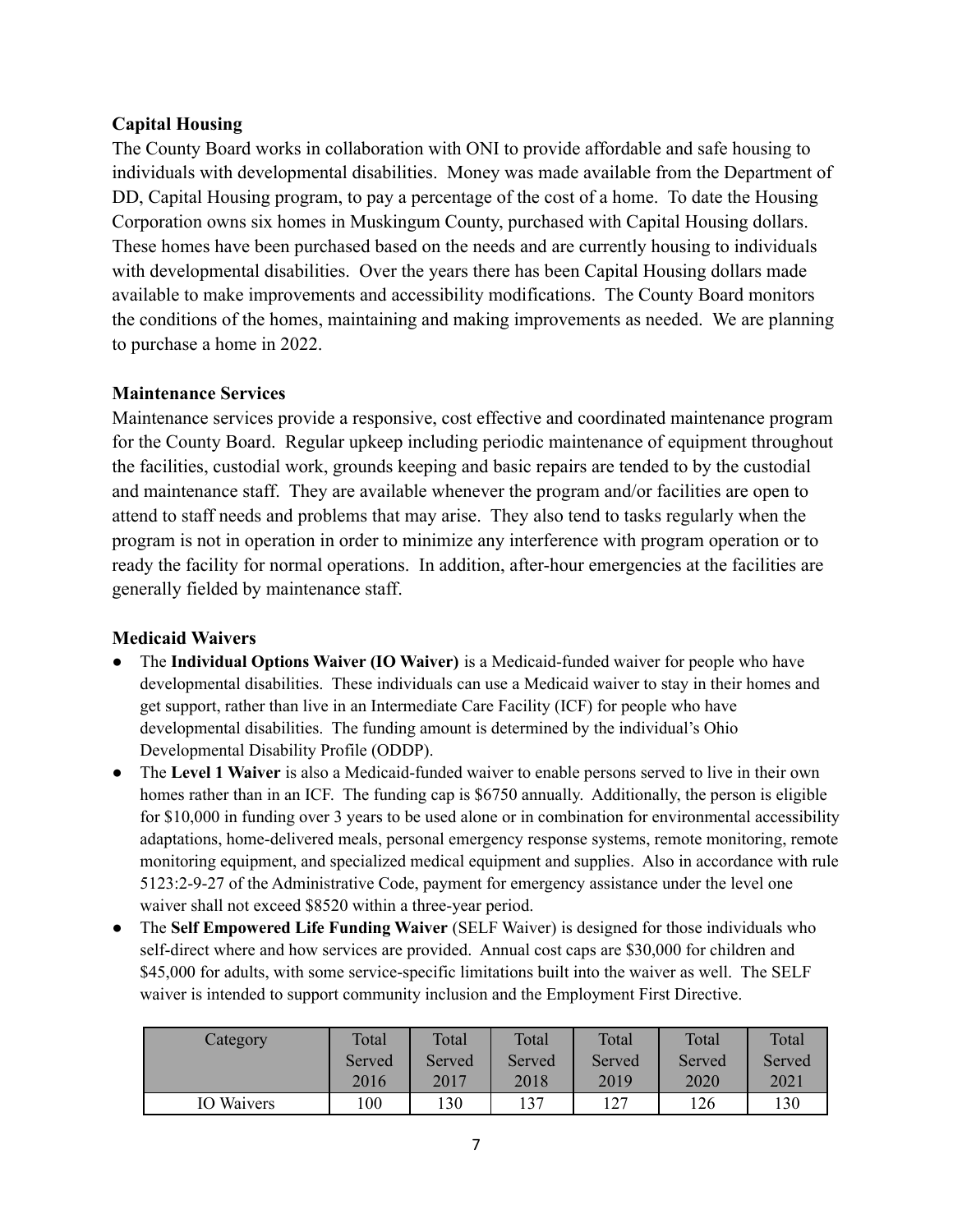| <b>TTT</b><br>. evel<br>Waivers<br>Jne- | $\sim$ $\sim$<br>۔ ب | . . | - -<br>ັ້ | ື  | ິ | $\overline{\phantom{a}}$ |
|-----------------------------------------|----------------------|-----|-----------|----|---|--------------------------|
| Waivers                                 |                      |     | n٢<br>້   | ر_ |   | ~<br>∸                   |

#### **Supported Living Funds**

This is funding for services and supports provided to individuals who are not eligible and/or not currently receiving waiver funding. Supported Living services are part of an array of residential service options that offer supports and services that allow individuals with developmental disabilities to live in the most appropriate and least restrictive home environment. A person accessing Supported Living services may choose to live in their own home or with family, using supports provided through Ohio's DD system. Services and supports in a community setting are arranged locally by each County Board, as well as with local residential service providers. The MCBDD will authorize an annual allocation for these services. When the allocation is exhausted, no additional services will be authorized without Board approval.

Currently, MCBDD serves 95 individuals with SupportedAs of September 2021, Muskingum County has authorized \$709,617.00 in Supported Living Funds

#### **Person Centered Thinking**

The Muskingum County Board of Developmental Disabilities and specifically the Service and Support Administration (SSA) Department has been involved with and applies Person-Centered Thinking techniques while supporting individuals and families. This intentional approach has helped us create a positive culture to ensure that those things that are important to the person are recognized and action steps are implemented to help the person dream, believe, and achieve their hopes and goals while balancing those things that are important for the person such as health, safety and welfare. The County Board maintains its ability to have outstanding board members who bring diverse skills, passion for improving the lives of persons with developmental disabilities, and connections throughout the county. We assess and improve our operations on a continuous basis, involving staff members at all levels and partners in making the assessments and suggesting needed improvements. Every department makes the time to bring staff together to identify strengths, concerns, and possible improvements. All staff in-service days include time for shared reflection and brainstorming across the agency. Staff members, board members, providers, partners, and persons receiving supports, and their families, work collaboratively and passionately to achieve this vision of the future.

#### **Self-Advocacy**

Self-advocacy is an essential skill that is taught and is supported by the County Board. Self-advocates are active contributors to board meetings, participate in defining services, and assist in identifying future needs. Person-centered planning and self-determination help each individual maximize his or her abilities, resulting in increased independence and satisfaction for all receiving supports. We believe all people should lead fulfilling lives. Muskingum County residents with developmental disabilities are accepted for their unique gifts and are valued for their contribution to the overall quality of life for the entire community. Staff members remain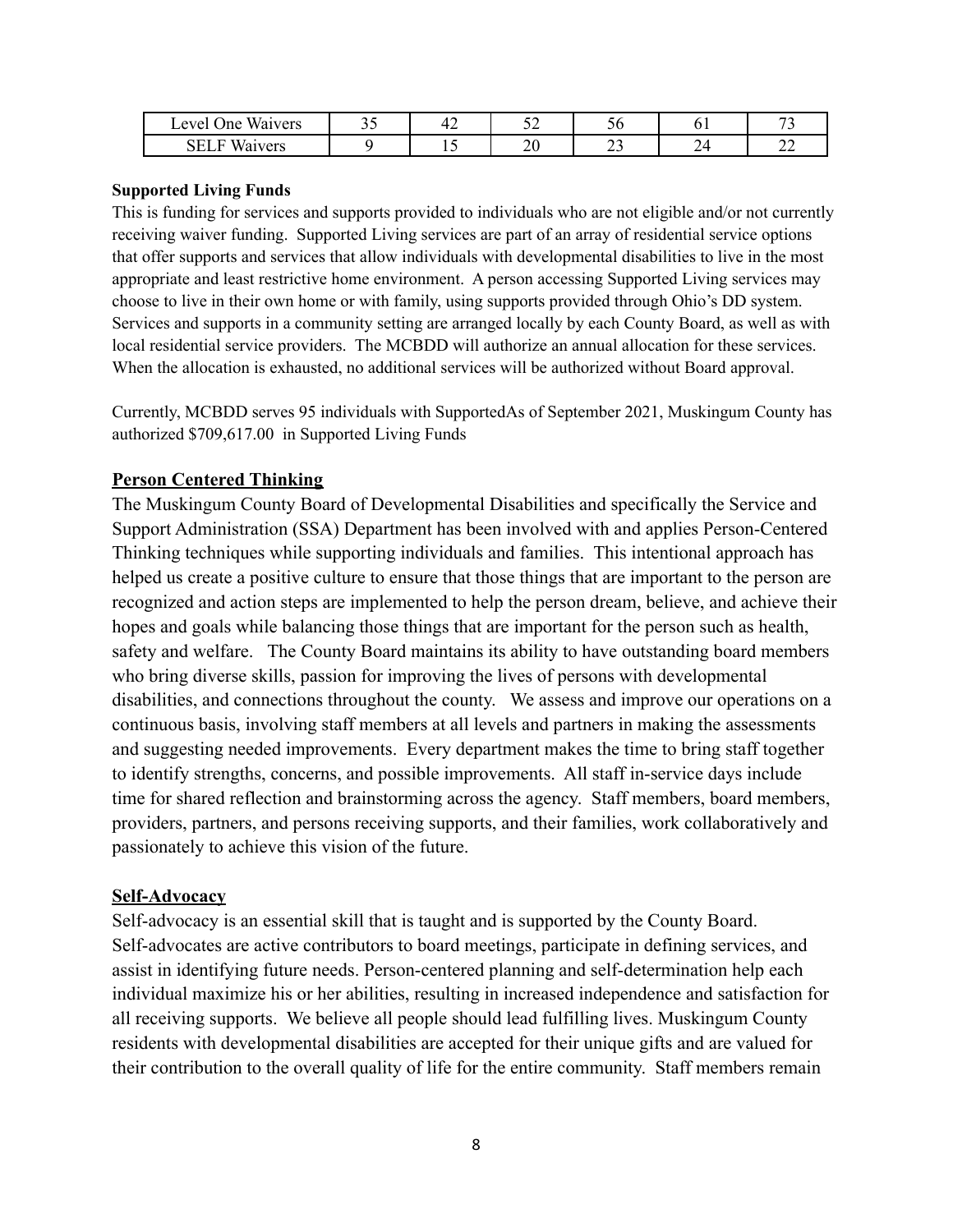motivated and committed to helping individuals achieve all they can. They strive to find teachable moments that help someone learn and develop a new capability or talent.

### **Provider/Partner Support**

Muskingum County is fortunate to have many wonderful agencies and independent providers who support individuals with developmental disabilities and their families. We refer to our providers as partners. These partners provide direct support, so that people with developmental disabilities can have dreams, achieve goals and live the best life possible. A Partner Collaborative / Network meeting is held quarterly where agency representatives, independent providers, and members from the County Board gather to learn about and discuss issues affecting provider agencies. The support all providers offer in their role as Direct Support Professionals (DSPs) can make a world of difference in the life of a person with developmental disabilities.

#### **III. Assessment**

In August 2019, the Ohio DODD reviewed the operations of and the services provided by the Muskingum County Board of Developmental Disabilities. MCBDD was granted a three-year accreditation (highest available. In an effort to continually improve services and supports, MCBDD annually conducts a self-review to ensure they continually meet the standards for accreditation.

In April 2021, the Ohio Department of Education (ODE) completed an annual Step Up To Quality (SUTQ) review of the Starlight Preschool and awarded it a Five Star Rating.

Based on input from the 2020 survey of consumers, families, providers, and staff, the MCBDD is a valuable and essential component in the continuum of services to individuals with developmental disabilities. Thus MCBDD commits to continuing to provide or contract for services in Early Intervention, school age, adult day array and employment services, waiver and supported living services, transportation, service  $\&$  support administration, self-advocacy, residential, and Special Olympics.

MCBDD continues to perform Nursing Quality Assurance Reviews for all individuals receiving residential services. These reviews address documentation, services provided, health and safety, wants and needs, and outcomes achieved. Additionally, the SSA provides continuous monitoring through listening and learning.

The Office of the Fire Marshal conducts visits to inspect the premises for safety, hygiene and compliance. The safety of individuals and staff is of primary importance and is reviewed monthly at the Management Team meetings.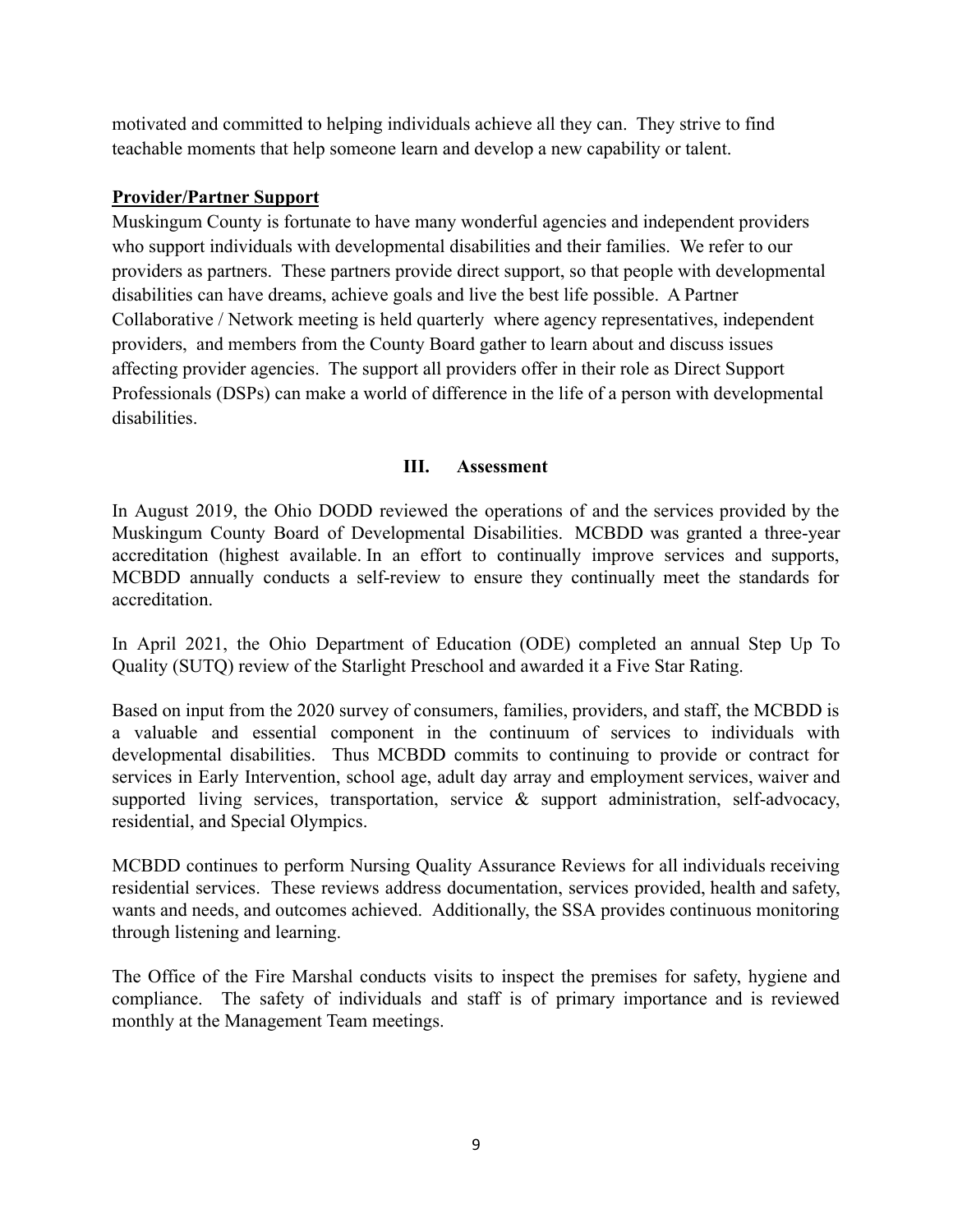MCBDD maintenance and SSA department conduct monthly house inspections. Annually furnace, air conditioning, and fire inspections are completed on all MCBDD buildings and ONI homes.

The state auditor conducts or coordinates annual fiscal audits of all financial records and transactions conducted by MCBDD. The 2020 audit contained no citations or comments related to the MCBDD operations.

Employment progress is tracked annually through the DODD outcome tracking system (OTS).

# **Opportunities**

- The Employment First Initiative has established employment as a priority.
- MCBDD continues to maximize the operational efficiencies through its membership in the Mid-East Ohio Regional Council (MEORC) Council of Governments and its shared services with Guernsey County Board of DD.
- Starlight School has room to accommodate additional preschool and school age classrooms. Placement for preschool and school age students is needed throughout the county, by adding classrooms, we could help alleviate this need.
- In 2020, MCBDD passed a motion to extend Early Intervention Services through the child's 5th year for those children enrolled in the PLAY project.
- Utilize SEAT's expanding services to increase transportation availability.
- MCBDD has requested state capital housing dollars to purchase a ranch style home and has requested money for a new-build fully accessible home.

**Goal # 1:MCBDD will improve methods for service delivery to infants, children and adults with developmental disabilities and their families with a focus on services being received in the most integrated setting appropriate to their needs.**

|               | <b>Objectives</b>                                                              | <b>Responsibilities</b> |
|---------------|--------------------------------------------------------------------------------|-------------------------|
| A             | At least quarterly, individuals served will have their services and outcomes   | Director of SSA         |
|               | monitored through face-to-face contacts.                                       |                         |
| B             | Through quarterly review, MCBDD will continue its commitment to the            | Director of Human       |
|               | Core Principle of Person Centered Planning and Self-Determination by           | Resources               |
|               | having all staff trained in Person Centered Thinking.                          |                         |
| $\mathcal{C}$ | At least monthly, the tracking database will be checked to ensure that         | <b>SSA Director</b>     |
|               | providers are receiving the ISP 15 days prior to implementing the plan.        |                         |
| D             | Prior to the start, revision, or removal of any behavior support strategy that | <b>SSA</b> Director     |
|               | includes restrictive measures all direct support professionals will be         |                         |
|               | trained. Documentation of training will be kept in the individuals file and    |                         |
|               | shared at the immediate following Human Rights Committee meeting.              |                         |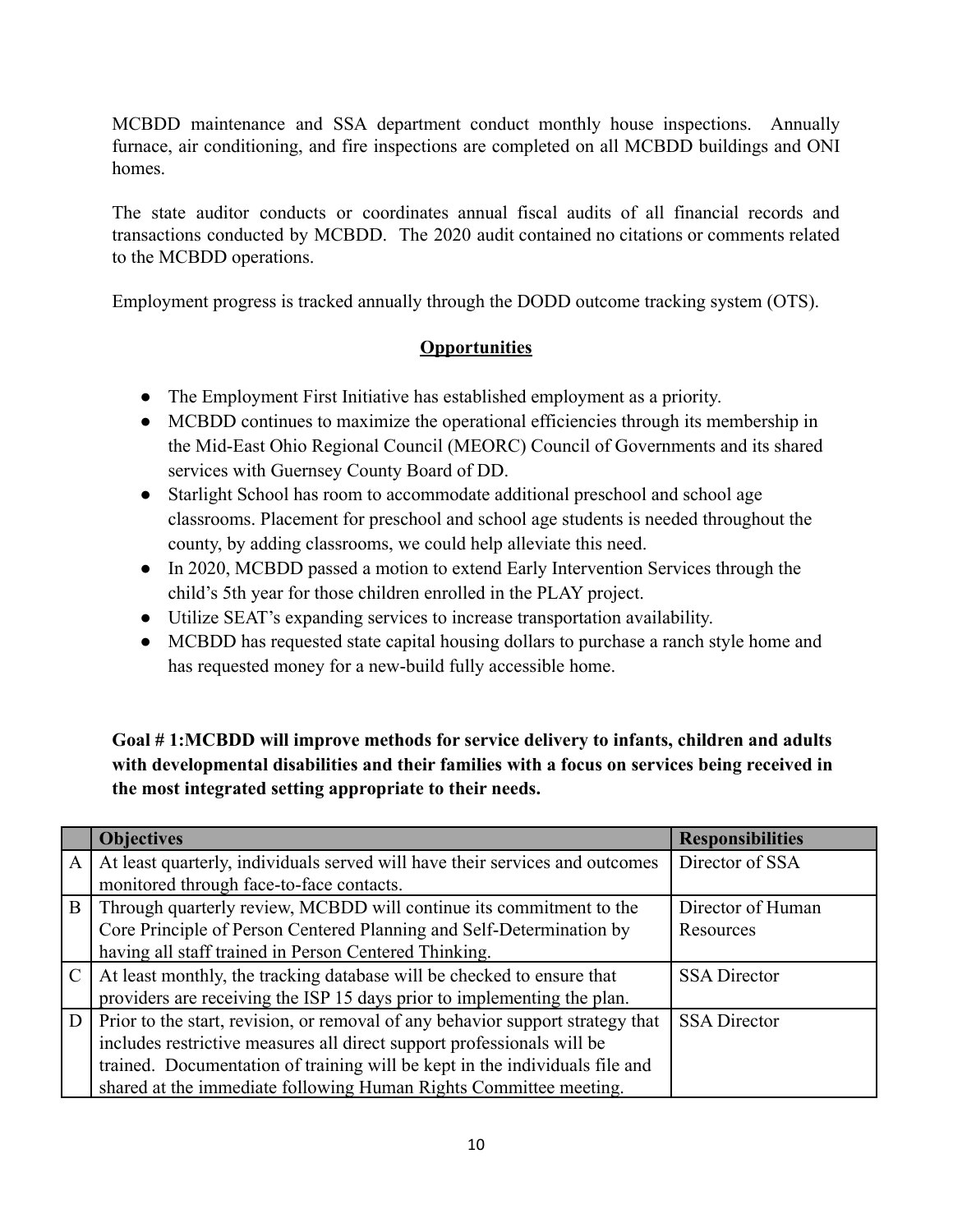| E              | By November 2022, 10 additional individuals MCBDD supports will have<br>community jobs.                                                                                                | <b>Employment Navigator</b>                                  |
|----------------|----------------------------------------------------------------------------------------------------------------------------------------------------------------------------------------|--------------------------------------------------------------|
| $\overline{F}$ | By November 2022, MCBDD will target at least 3 businesses for<br>information interviews with the goal of increasing the variety of<br>employment opportunities for those we serve.     | <b>Employment Navigation</b><br>Specialist                   |
| G              | Quarterly, MCBDD will monitor capacity of current providers and work to<br>recruit additional providers to meet the needs of individuals served.                                       | SSA Director &<br><b>Employment Navigation</b><br>Specialist |
| H              | At least annually, students at Starlight will have the opportunity to attend<br>an assembly at their home school district.                                                             | Director of Educational<br><b>Services</b>                   |
| $\mathbf I$    | By June 2022, Starlight will develop at least 2 community work sites for<br>the students to meet their transition goals on their IEP.                                                  | Director of Educational<br>Services                          |
| $\mathbf{J}$   | By December 2022, all Developmental Specialists will be engaged in the<br>PLAY Project certification process.                                                                          | Early Childhood<br>Supervisor                                |
| $\mathbf{K}$   | By November 2022, MCBDD will meet with all HCBS providers in the<br>county to enhance transportation capacity in an effort to reduce gaps in<br>service.                               | <b>SSA</b> Director                                          |
| L              | At least 2 times annually, the Transportation Department will receive<br>training in Person centered practices.                                                                        | Transportation<br>Supervisor                                 |
|                | M   By June 2023, in an effort to support access to services, MCBDD will<br>secure psychological services to test and document eligibility for DD<br>services for children and adults. | Director of SSA                                              |

# **Goal #2: MCBDD will increase communication and educational opportunities for individuals, their families, staff, service providers, and the community.**

|                | <b>Objectives</b>                                                                | <b>Responsibility</b>           |
|----------------|----------------------------------------------------------------------------------|---------------------------------|
| $\mathbf{A}$   | By September 2022, the Board will conduct stakeholder and employee               | <b>HR</b> Director              |
|                | engagement surveys to include individuals, families, providers, staff and        | <b>Administrative Assistant</b> |
|                | the community.                                                                   |                                 |
| B              | At least annually, MCBDD will send 2 self-advocates to state-wide                | <b>Community Network</b>        |
|                | training/conferences.                                                            | Coordinator                     |
| $\mathcal{C}$  | At least quarterly, MCBDD will check the website to make sure                    | <b>Community Relations</b>      |
|                | promotional material is up to date and accurate.                                 | <b>Special Projects</b>         |
| D              | At least quarterly, the EI team will provide outreach activities in an effort to | Early Childhood                 |
|                | increase referrals by 10% in 2022                                                | Supervisor                      |
| E              | By June 2022, MCBDD will research and hold an event for new graduates,           | <b>Community Relations</b>      |
|                | juniors and seniors to provide information nights regarding post-secondary       | <b>Special Projects</b>         |
|                | options.                                                                         |                                 |
| $\overline{F}$ | By March 2022, MCBDD will establish a grant system to assist agency              | Superintendent/Business         |
|                | providers of HPC, non-medical transportation and ADS with on-boarding            | Manager                         |
|                | of new employees.                                                                |                                 |
| G              | Within 60 days of an independent provider being selected to provide              | <b>SSA Director</b>             |
|                | services to an individual, MCBDD will meet with the provider to confirm          |                                 |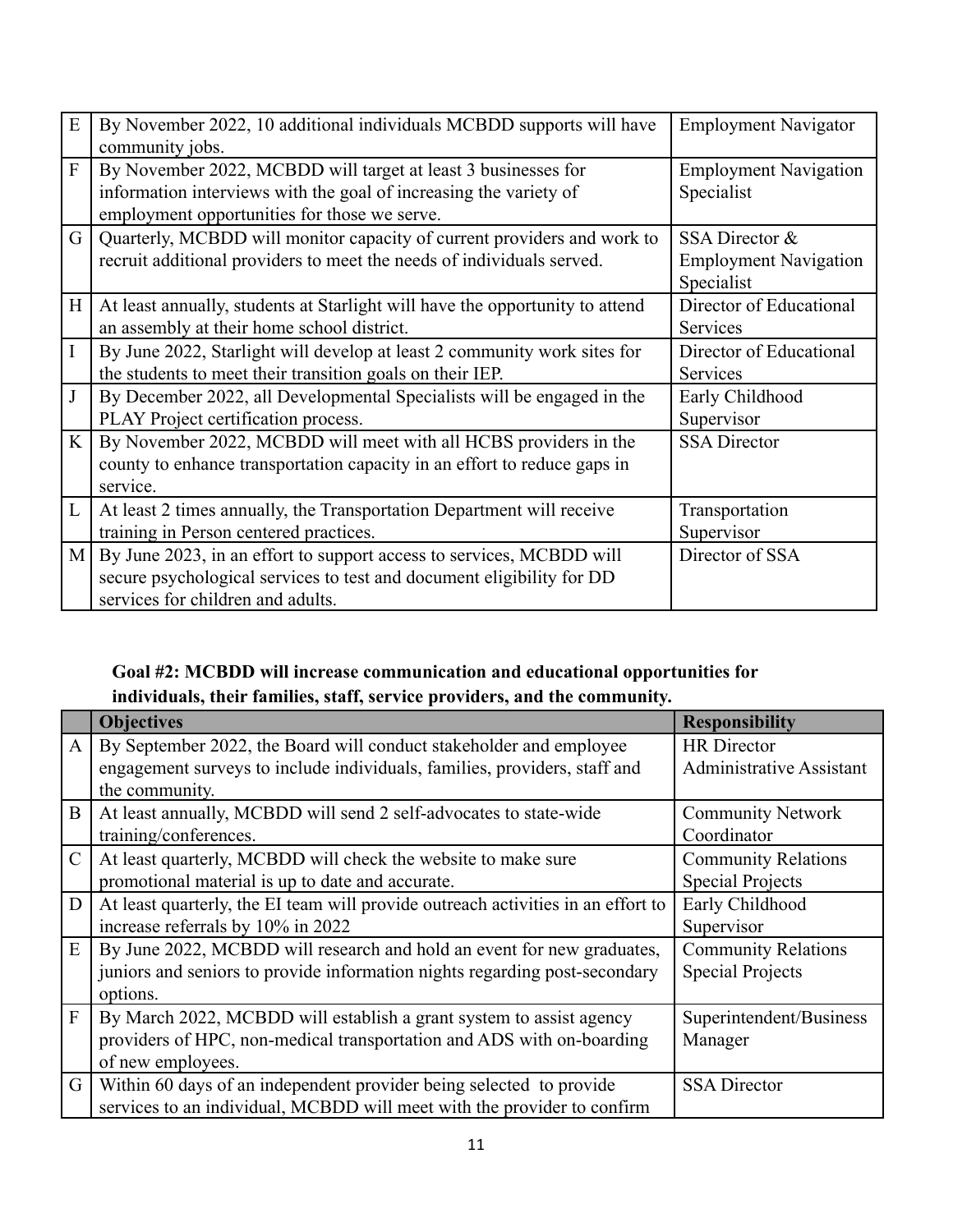| the provider's understanding of the ISP, the provider's responsibilities, and<br>to ensure the provider has contact information for the county board. |                                 |
|-------------------------------------------------------------------------------------------------------------------------------------------------------|---------------------------------|
|                                                                                                                                                       |                                 |
| By December 2022, MCBDD will increase the FANS Network by 50<br>H                                                                                     | <b>Community Network</b>        |
| Coordinator<br>people.                                                                                                                                |                                 |
| $\bf I$<br>At least 2 times per year, MCBDD will have commercials highlighting                                                                        | <b>Community Relations</b>      |
| employment success stories                                                                                                                            | <b>Special Projects</b>         |
| $_{\rm J}$<br>Bi-Monthly, the Employee Engagement Committee will meet to plan                                                                         | <b>Administrative Assistant</b> |
| activities for staff enrichment.                                                                                                                      | <b>Community Relations</b>      |
|                                                                                                                                                       | <b>Special Projects</b>         |
| By November 2022, MCBDD will provide at least 6 CESP training<br>K                                                                                    | <b>Employment Navigator</b>     |
| opportunities for employment providers.                                                                                                               |                                 |
| $\mathbf{L}$<br>By November 2022, MCBDD will connect two people with technology to                                                                    | <b>Community Network</b>        |
| Coordinator<br>participate in Advocacy and FANS                                                                                                       |                                 |
| Monthly, MCBDD will provide Advocacy training to day habs in<br>M                                                                                     | <b>Community Network</b>        |
| Coordinator<br>Muskingum County.                                                                                                                      |                                 |
| Add time (monthly)Continue connecting and supporting the community<br>N                                                                               | <b>Community Network</b>        |
| Coordinator<br>through FANS initiatives like the Kindness Kart                                                                                        |                                 |
| By November 2022, the FANS Network will maximize its community<br>$\Omega$                                                                            | <b>Community Network</b>        |
| Coordinator<br>engagement potential by having a community member facilitate Game                                                                      |                                 |
| Night.                                                                                                                                                |                                 |
| By April 2022, MCBDD will have collaborated with advocates and SSAs<br>$\mathbf{P}$                                                                   | <b>Community Network</b>        |
| in an effort to make each ISP more personalized and self-owned.<br>Coordinator                                                                        |                                 |
| By November 2022, MCBDD will host 2 informational meetings to<br>$\overline{Q}$                                                                       | <b>Community Relations</b>      |
| discuss Supported Decision making.                                                                                                                    | <b>Special Projects</b>         |
|                                                                                                                                                       | <b>Employment Navigator</b>     |
| Annually, all staff will complete training which includes, but is not limited<br>$\mathbf R$                                                          | Director of Human               |
| to, confidentiality, rights of individuals with developmental disabilities,<br>Resources                                                              |                                 |
| health and safety, health and welfare alerts, MUI/UI procedures, review of                                                                            |                                 |
| updated policies and procedures and the Strategic Plan.                                                                                               |                                 |
| By November 2022, MCBDD will have met with two groups of<br>S                                                                                         | <b>Community Relations</b>      |
| unserved/underserved people with developmental disabilities in the                                                                                    | <b>Special Projects</b>         |
| community to provide information about our services.                                                                                                  |                                 |

# **Goal #3: MCBDD will assure quality services to those individuals it serves**

|              | <b>Objectives</b>                                                       | <b>Responsibility</b>           |
|--------------|-------------------------------------------------------------------------|---------------------------------|
| $\mathsf{A}$ | At least annually, MCBDD will complete an internal accreditation review | <b>Administrative Assistant</b> |
|              | using the State Accreditation format. Each department will submit       |                                 |
|              | accreditation readiness for their area.                                 |                                 |
| B            | By June 2022, MCBDD will extend Early Intervention Services to all      | Early Childhood                 |
|              | children ages 3-6 who are eligible for the program.                     | Supervisor                      |
|              | By December 2022, every person enrolled at MCBDD will have a            | <b>SSA</b> Director             |
|              | complete and up-to-date One-Page profile.                               | Early Childhood                 |
|              |                                                                         | Coordinator                     |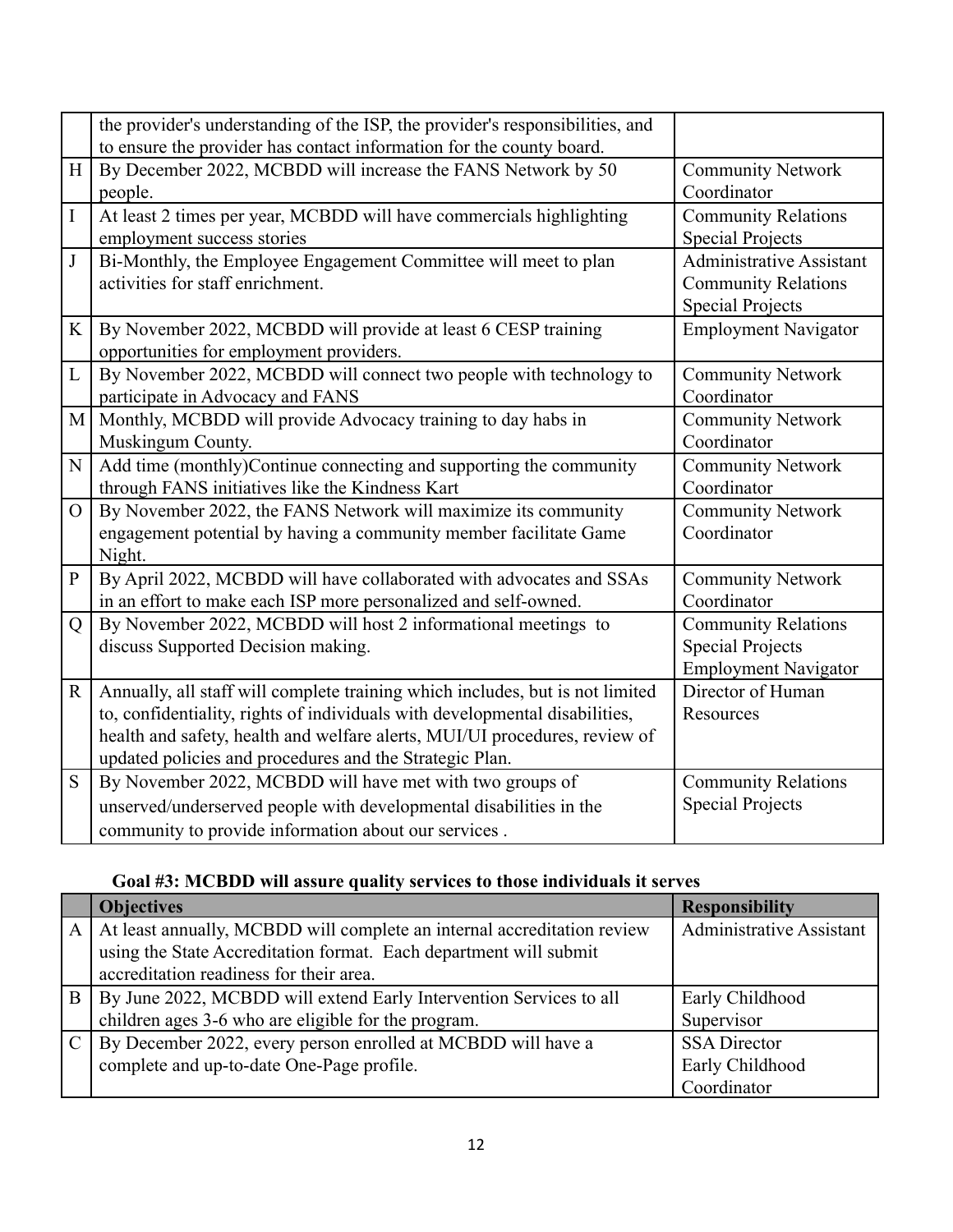| D              | By November 2022, MCBDD will expand partnerships with students and           | <b>Employment Navigation</b> |
|----------------|------------------------------------------------------------------------------|------------------------------|
|                | faculty introducing charting the life course, advocacy, discovery, supported | Team and Community           |
|                | decision making, and Good Life curriculum with two additional schools.       | Relations Special            |
|                |                                                                              | Projects                     |
| E              | By July 2022, MCBDD will develop another self-determination group that       | <b>Community Network</b>     |
|                | will cater to the unique needs of young adults.                              | Coordinator                  |
| $\mathbf{F}$   | Within 30 days of assessment, MCBDD will address individuals having an       | <b>SSA</b> Director          |
|                | immediate need with a support plan to meet this need.                        |                              |
| G              | Within 12 months of assessment, MCBDD will address individuals having        | <b>SSA</b> Director          |
|                | a current need with a support plan to meet this need.                        |                              |
| H <sub>1</sub> | By November 2022, MCBDD will host a DSP celebration event for the            | <b>Community Relations</b>   |
|                | Direct Support Professionals in Muskingum County.                            | <b>Special Projects</b>      |
|                | Annually, in November, the Board will calculate the local match              | <b>Business Manager</b>      |
|                | commitment needed to support individuals on a HCBS waiver.                   |                              |
| J              | At least quarterly, MCBDD will contact (in person, letter, email) current    | <b>Employment Navigator</b>  |
|                | community employers to monitor satisfaction.                                 |                              |
| K <sub>1</sub> | By November 2022, MCBDD will hold a tech fair to help people served          | <b>SSA Director</b>          |
|                | and their supporters learn about technology available to make their lives    |                              |
|                | more independent.                                                            |                              |

# **Goal #4: MCBDD will develop and implement plans and strategies for additional, alternate funding and resource acquisition to support its mission.**

|               | <b>Objectives</b>                                                      | <b>Responsibilities</b>     |
|---------------|------------------------------------------------------------------------|-----------------------------|
| $\mathbf{A}$  | By June 2022, MCBDD will seek grants for Special Olympic expansion of  | Superintendent              |
|               | Club School-Age Sports                                                 | <b>Business Manager</b>     |
| B             | By June 2022, MCBDD will have met with legal counsel and the           | <b>Business Manager</b>     |
|               | Muskingum Foundation in an effort to start a scholarship for post      |                             |
|               | secondary education for individuals served.                            |                             |
| $\mathcal{C}$ | By March 2022, MCBDD will apply for the Robert and Leona Fellers grant | Superintendent              |
|               | for Playground expansion for nature trail.                             | <b>Business Manager</b>     |
| D             | By November 2022, MCBDD will seek DODD Capital Housing dollars to      | Superintendent              |
|               | build a fully handicap accessible home.                                | <b>Business Manager</b>     |
| E             | By November 2023, MCBDD will link individuals with providers to        | <b>Employment Navigator</b> |
|               | support 2 people getting their driver's license.                       |                             |
| $\mathbf{F}$  | By November 2023, MCBDD will support 2 paid internships in the         | <b>Employment Navigator</b> |
|               | Technology/Paraprofessional field.                                     |                             |

# **Goal #5: MCBDD will furnish and maintain adequate physical facilities and equipment to meet the needs for services and programming for individuals with developmental disabilities.**

| <b>Objectives</b>                                                       | <b>Responsibilities</b> |
|-------------------------------------------------------------------------|-------------------------|
| A   By November 2022, MCBDD will purchase a new school bus in an effort | Transportation          |
| to upgrade the fleet                                                    | Supervisor              |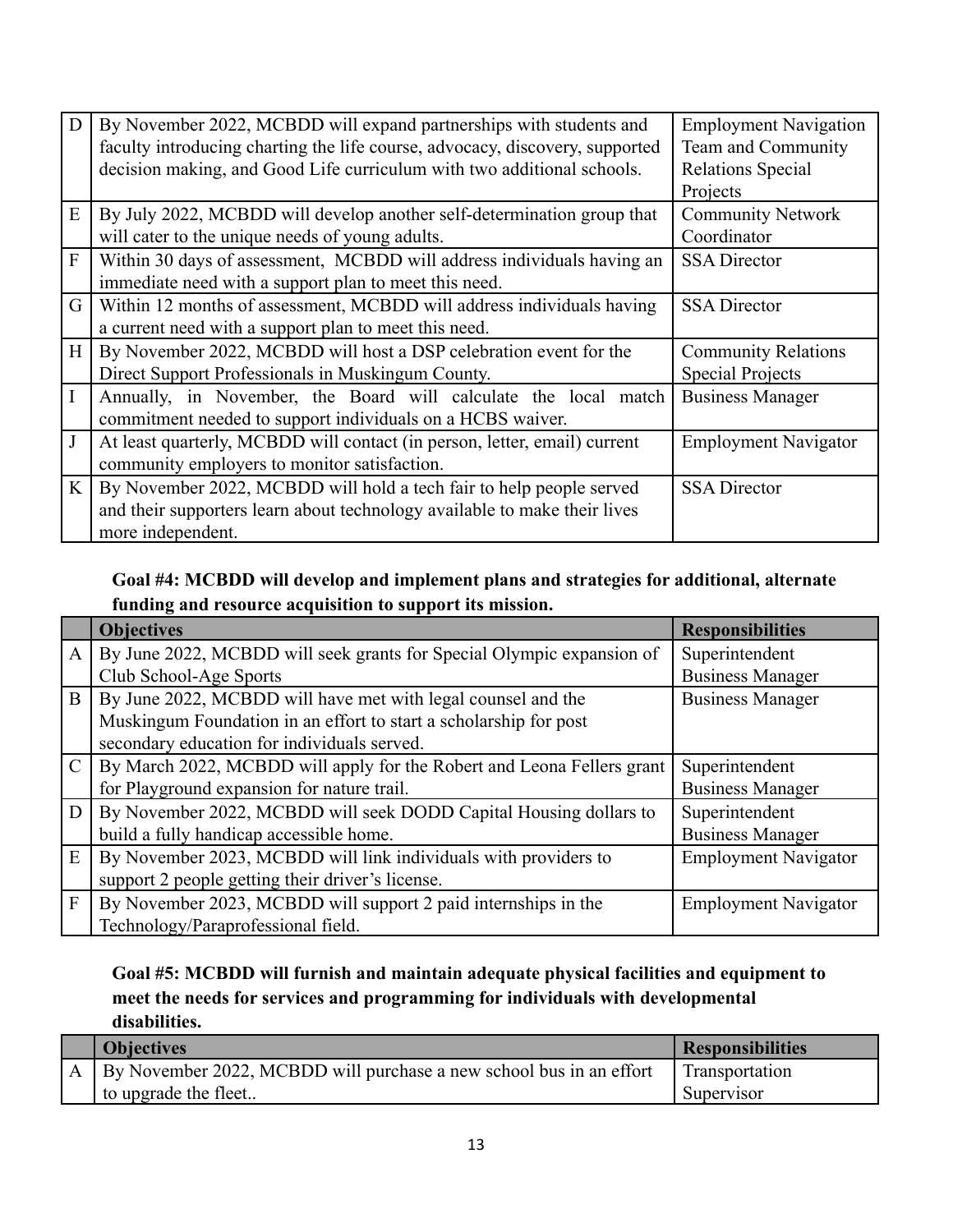| B              | By September 2022, MCBDD will have the Starlight nature trail complete. | <b>Facilities Manager</b>       |
|----------------|-------------------------------------------------------------------------|---------------------------------|
| $\mathcal{C}$  | By July 2022, MCBDD will have created a Bocce court.                    | <b>Facilities Manager</b>       |
|                |                                                                         | Special Olympics                |
|                |                                                                         | Coordinator                     |
| $\overline{D}$ | By September 2022, MCBDD will have installed a fence and                | <b>Facilities Manager</b>       |
|                | butterfly/sensory garden                                                | Director of Education           |
| E              | By December 2022, MCBDD will implement recycling opportunities in all   | <b>Facilities Manager</b>       |
|                | of its facilities.                                                      | Director of Education           |
| $\vert$ F      | By November 2023, MCBDD will update its network infrastructure at the   | IT Specialist                   |
|                | school                                                                  |                                 |
| $\overline{G}$ | By August 2022, all personnel files will be scanned and maintained      | Director of Human               |
|                | electronically.                                                         | Resources                       |
|                |                                                                         | <b>Administrative Assistant</b> |

# **Goal #6: All components of MCBDDs three year plan will be completed.**

| <b>Objectives</b>                                                           | <b>Responsibilities</b> |
|-----------------------------------------------------------------------------|-------------------------|
| A   At least Quarterly, MCBDD will review the Strategic Plan to ensure that | Superintendent          |
| the Board stays on target to meet their objectives.                         |                         |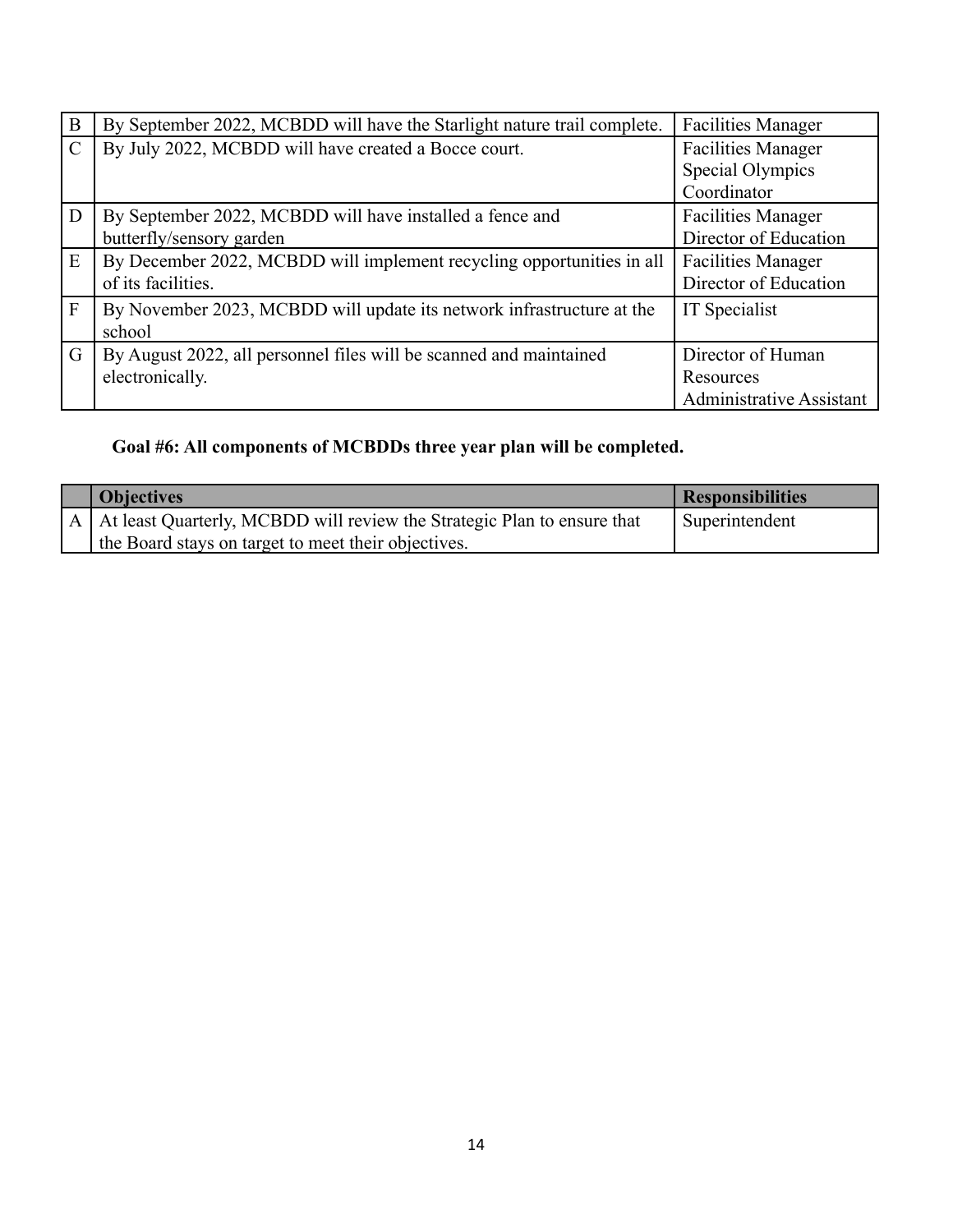# Appendix A

# **2018 Community Survey Results**

# **Do you believe the Muskingum County Board of Developmental Disabilities – Starlight Programs is meeting the needs of the individuals and the families it serves?**



67% of the survey respondents either strongly agrees or agrees that the county board is meeting the needs of the individuals and families it serves. There is 30% rate where people neither agree or disagree.

# **How valuable is the Muskingum County Board of Developmental Disabilities – Starlight Programs to this county?**

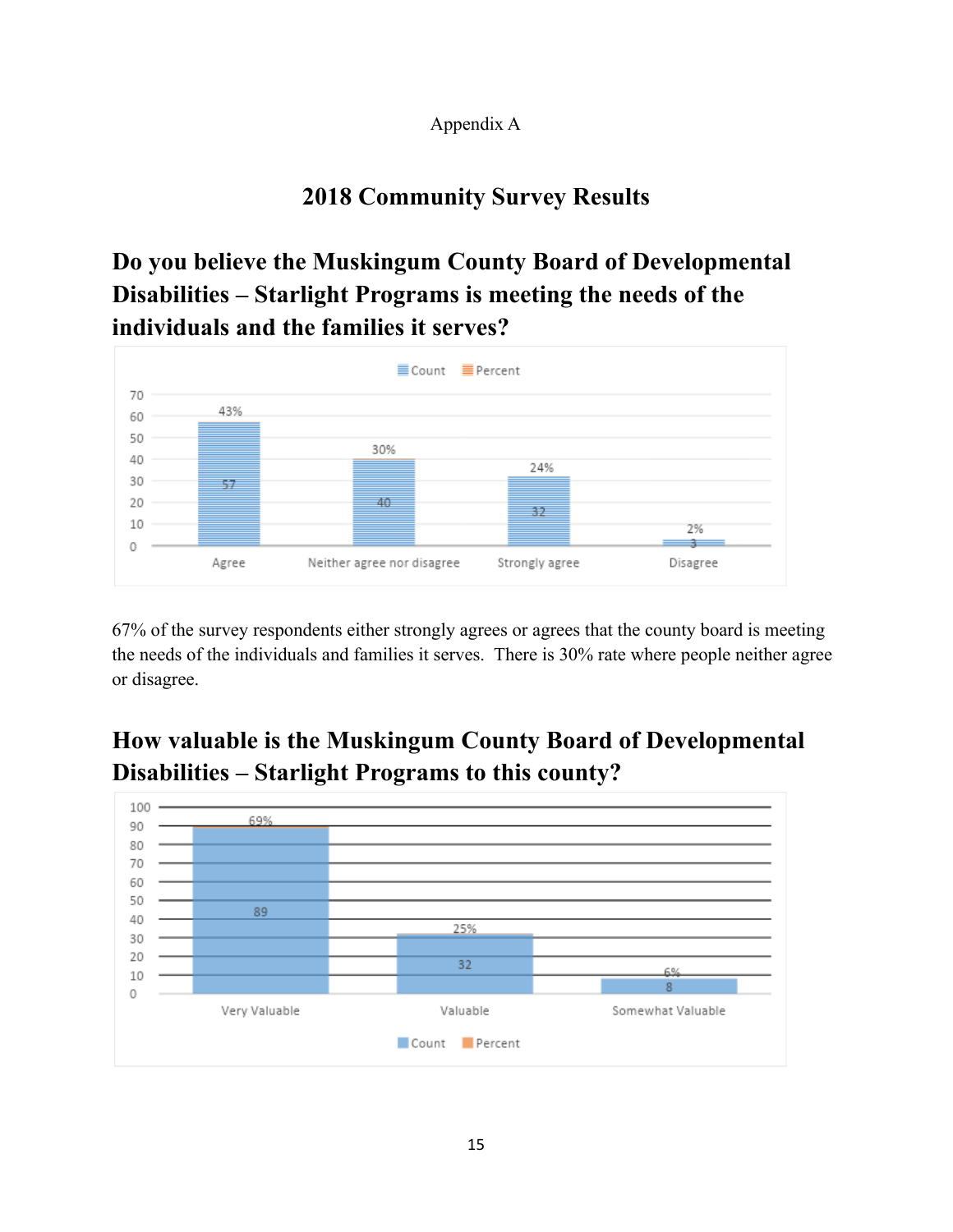94% of respondents agree that the county board Starlight Programs are valuable or very valuable.

# **2019 Community Survey Results**

**Do you believe the Muskingum County Board of Developmental Disabilities – Starlight Programs is meeting the needs of the individuals and the families it serves?**



84% of the survey respondents either strongly agrees or agrees that the county board is meeting the needs of the individuals and families it serves. There is 15% rate where people neither agree or disagree.

# **How valuable is the Muskingum County Board of Developmental Disabilities – Starlight Programs to this county?**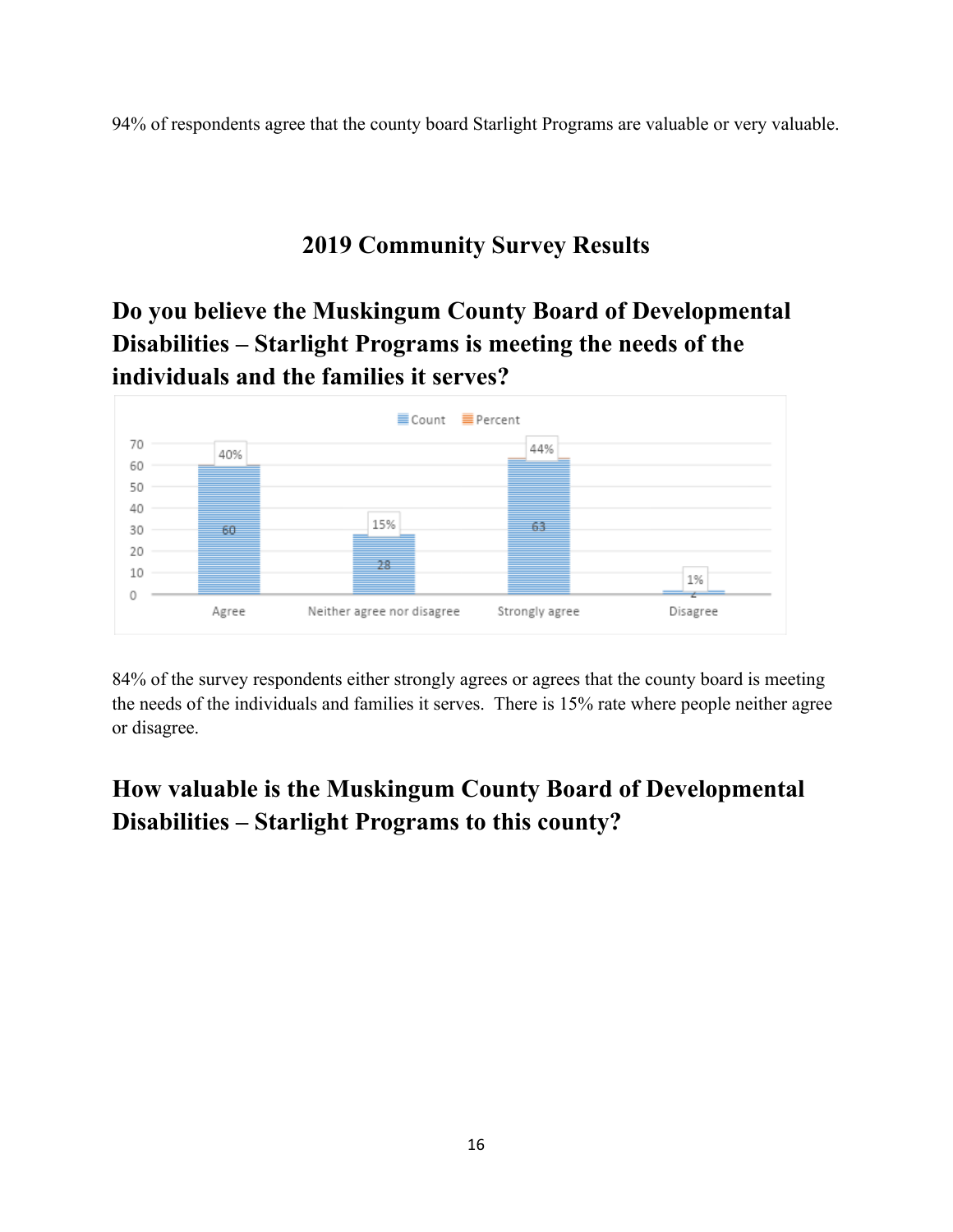

99% of respondents agree that the county board Starlight Programs are valuable or very valuable. Less than 2% rated The Program below Very Valuable.

# **2020 Stakeholder Survey Results**

# **Do you believe the Muskingum County Board of Developmental Disabilities help people achieve what is important to them?**



78% of the survey respondents believe that the County Board is successful with helping people achieve what is important to them. There is a 17% rate where people were unsure. This is more than likely due to the fact that our sample included people who may not be directly connected to MCBDD. Less than 1% of the sample answered no to this question.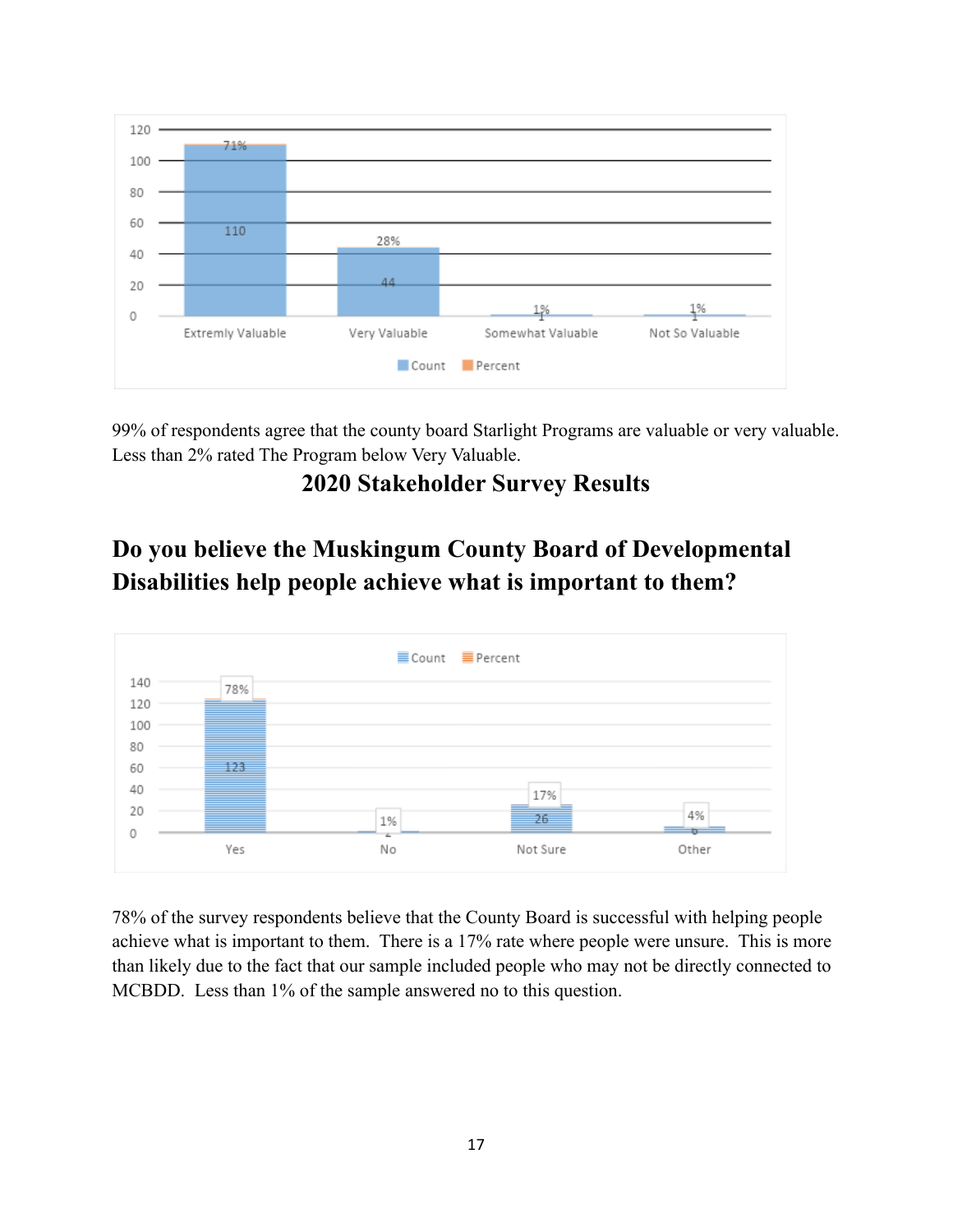# **Do you feel the Muskingum County Board of Developmental Disabilities helps promote the abilities of people with disabilities?**



91% of the survey respondents agree that the County Board is successful with helping promote the abilities of people with disabilities. Less than 1% rated disagreed that the County Board is not helping with this.